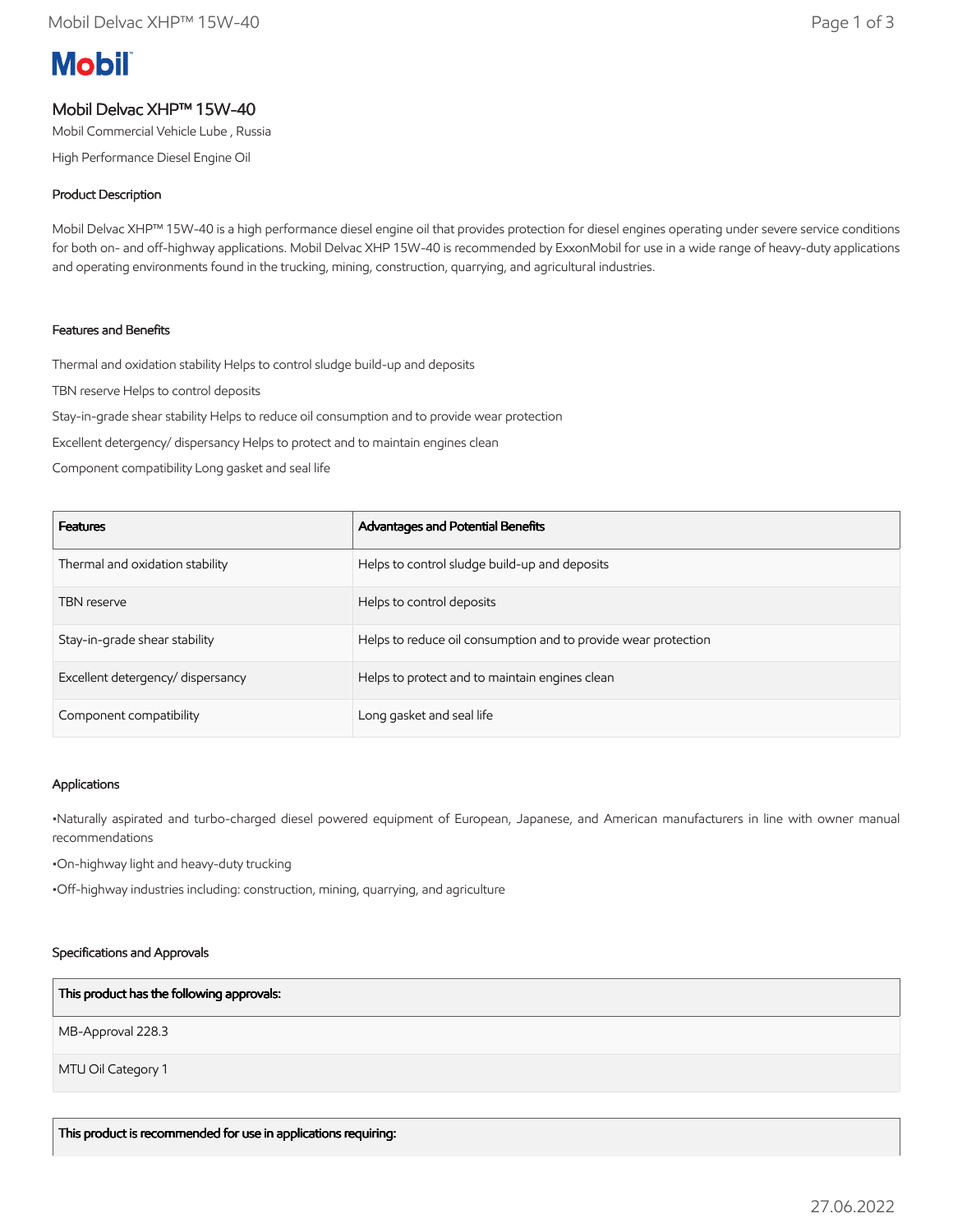| This product is recommended for use in applications requiring: |
|----------------------------------------------------------------|
| ACEA A2                                                        |
| ACEA B2                                                        |
| ACEA E3                                                        |
| API CF                                                         |
| API CF-4                                                       |
| API CG-4                                                       |
| RENAULT TRUCKS RLD                                             |
| <b>RENAULT TRUCKS RLD-2</b>                                    |
| VOLVO VDS-2                                                    |

This product meets or exceeds the requirements of the following industry specification:

API SJ

# Properties and Specifications

| Property                                                               |            |
|------------------------------------------------------------------------|------------|
| Grade                                                                  | SAE 15W-40 |
| Specific Gravity, 15 C/15 C, ASTM D4052                                | 0.88       |
| Kinematic Viscosity @ 40 C, mm2/s, ASTM D445                           | 106        |
| Kinematic Viscosity @ 100 C, mm2/s, ASTM D445                          | 14.5       |
| Ash, Sulfated, mass%, ASTM D874                                        | 1.1        |
| Pour Point, °C, ASTM D97                                               | $-27$      |
| Viscosity Index, ASTM D2270                                            | 140        |
| Cold-Cranking Simulator, Apparent Viscosity @ -20 C, mPa.s, ASTM D5293 | 6150       |
| Total Base Number, mgKOH/g, ASTM D2896                                 | 10         |

#### Health and safety

Health and Safety recommendations for this product can be found on the Material Safety Data Sheet (MSDS) @ [http://www.msds.exxonmobil.com/psims](http://www.msds.exxonmobil.com/psims/psims.aspx) /psims.aspx

All trademarks used herein are trademarks or registered trademarks of Exxon Mobil Corporation or one of its subsidiaries unless indicated otherwise.

08-2020

Mobil Oil Lubricants LLC : 123242, Moscow, Novinsky boulevard, 31, Russia